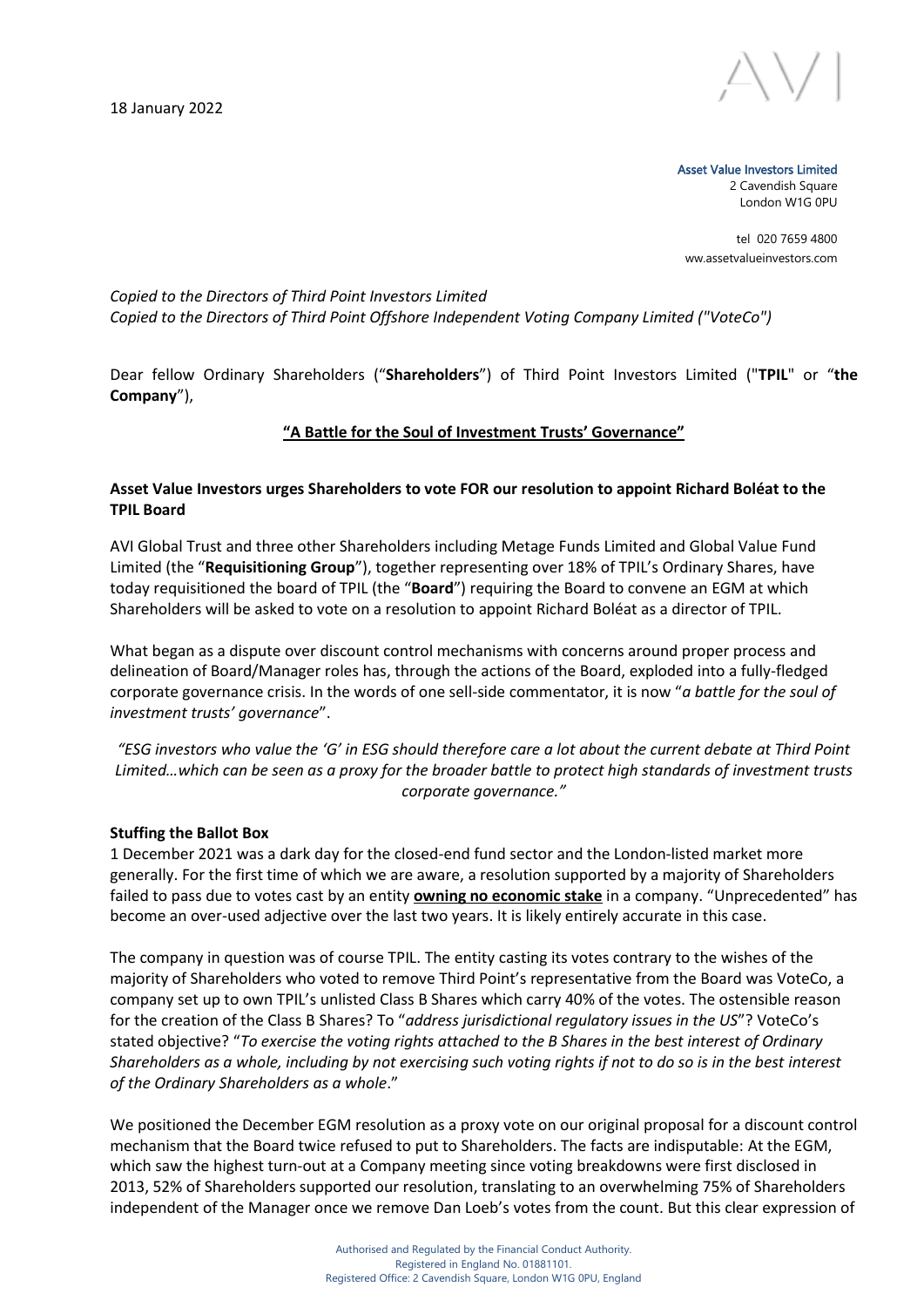Shareholders' wishes was swamped by VoteCo's decision to stuff the ballot box. We note these figures have not been disputed by the Board.

At this point, the independent directors on the Board had a choice. They could have transparently disclosed what portion of the votes had come from VoteCo; accepted that Shareholders had spoken loud and clear; ensured that Joshua Targoff step down from the Board; and implemented the discount control mechanism voted for by proxy by a majority of Shareholders or, at the very least, acknowledged that the current discount control mechanisms in place had been shown to be inadequate in the eyes of Shareholders, and engaged with the Requisitioning Group and other Shareholders to build a consensus. They could also have accepted the need to reform the VoteCo structure (more on this later). We believe this is the path any independent director acting properly would have chosen.

Instead, however, they made a decision likely to haunt them. An astonishing Regulatory Announcement<sup>1</sup> was issued, purportedly written by the Board but bearing all the hallmarks of a Third Point/PR-crafted press release, trumpeting the "*defeat*" of the resolution to remove Joshua Targoff with no acknowledgement that VoteCo had voted its Class B Shares. Worse, the Board highlighted the statement from AVI's 11 November 2021 letter in which we promised that "*If our proposal were not backed by a majority of independent Shareholders, we would quite happily move on*", and stated that we should do exactly that "*given the result of the vote*" despite the truth being that 75% of independent Shareholders backed our proposal.

Let us be clear. This is not a case of different interpretations. This is not a situation where reasonable people can disagree. This is not subjective. There is no middle ground. There are not two sides to this story. It is also not hyperbole to say that we cannot recall such a misleading statement from the Board of a London-listed company.

There are only two explanations, equally unacceptable: Either the Board delegated its duty to the Manager on a key announcement and - worse - allowed them to pretend it came from the Board. Or the Board did write it themselves and deliberately misled Shareholders and the market.

### **A Fresh Start: Elect Richard Boléat to Reboot TPIL's Governance**

We continue to believe there is a place in the London market for a reformed TPIL. But the Company and its Shareholders have been badly let down by its directors over the years, too many of whom seem to have been content to tolerate aggressive over-reach from the Manager who, lest we forget, is a service provider appointed under contract to the Company. TPIL's capital does not belong to the Manager, but to Shareholders, and if the Manager sees TPIL as "*permanent capital*", they should be disabused of that notion. There are numerous examples of the Manager seemingly failing to recognise proper governance structures, and their over-reach and undue influence has been allowed to prevail for too long. It is time for the independent directors to properly assert themselves.

We introduce to you Richard Boléat. Richard is an independent director specialising in hedge, private equity, and debt funds, SPVs, and investment management groups. He has deep experience of the Londonlisted investment companies' market and a reputation for adhering to and promoting sound corporate governance principles. Richard's CV can be found [here.](https://www.assetvalueinvestors.com/third-point-cv.)

For the avoidance of any doubt, Richard has no current or historic affiliations or relationships with any of the Requisitioning Group, nor any conflicts that would prevent him taking on the role.

Reflective of his open and collaborative approach to shareholder relationships, Richard is determined to start as he means to go on and is happy to speak with any and all Shareholders ahead of the EGM. Shareholders interested in a call with Richard should email him at [richard.boleat@governancepartners.je.](mailto:richard.boleat@governancepartners.je)

<sup>1</sup> <https://www.investegate.co.uk/third-point-investors-ltd--tpou-/prn/results-of-egm/20211201153749PAFCE/>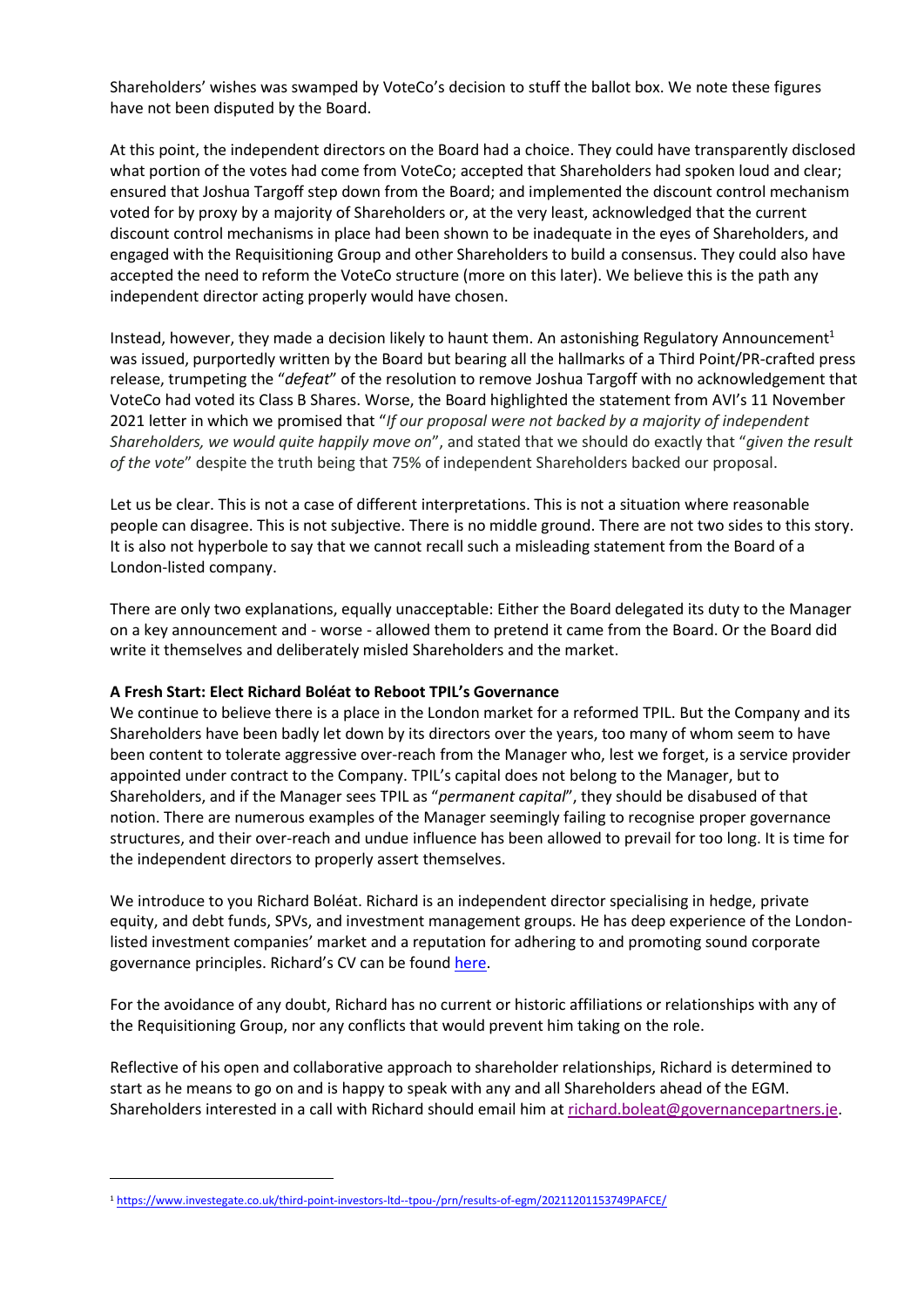### **A Vote for Richard Provides a Mandate from Shareholders**

By electing Richard to the Board, you will be providing him with a mandate. In the broadest of terms, as with any new director appointed to a company in crisis such as TPIL, that mandate will be to re-engage with Shareholders, many of whom feel (quite literally) disenfranchised; to rebuild the relationship between the Board and Shareholders; and to seek consensus where it does not currently exist.

While it is not our place to determine where Richard's focus following his appointment will lie, there are - in our own view - several areas deserving of attention. At a high level, we would hope to see a review of the Company's governance and discount control mechanisms, and a properly independent investigation of where things have gone wrong. More specifically, and while not intended to be an exhaustive list, we believe the following are key issues:

## *(i) A Review of the Company's Structure and Voting Rights*

Any notion that the Company's precise structure is a necessary evil required for regulatory reasons - and that the Board's hands are in some way tied - should be rejected outright. To recap, London-listed investment companies with a large percentage of US shareholders are in danger of losing their foreign private issuer status (if US ownership were to exceed 50%) and thus being forced to register under the US Investment Company Act. But it is instructive to note that the other London-listed funds besides TPIL that face this risk have adopted far more shareholder-friendly mechanisms to mitigate it.

The most striking example is that of Pershing Square Holdings (PSH), which listed on the Euronext exchange in 2014. Like TPIL, PSH also had a VoteCo that owned Class B Shares controlling a large percentage of PSH's voting rights and which, like TPIL's VoteCo, was required to vote "*in the best interests of the shareholders as a whole*". However, in connection with its admission to the Premium segment of the London market in 2017, PSH made changes to its VoteCo that were clearly designed to make it as shareholder-friendly as such a structure can be without it falling afoul of US securities law.

Firstly, it was made clear that PSH's VoteCo would now have access to the results of votes received from ordinary shareholders to provide it with the "*benefit of that information when determining how to vote [its shares]".* Secondly, a new Article was written to specify that its VoteCo would "*not be required to cast all of the votes…in the same manner*" and would be "*entitled…to split its votes either in favour, against or to withhold all or a proportion of its votes on any given resolution*". The inference that should be drawn from the combination of these two amendments is obvious: That PSH's VoteCo is highly likely to mirror the votes of ordinary shareholders when casting its votes.

That no such upgrades to its VoteCo were made by TPIL at the time of its admission to a Premium Listing in 2018 is telling, even more so given TPIL shared the same advisor as PSH at the time of their respective listings. Why was this decision taken? Did Third Point have any influence in this? This last question is particularly pertinent when considered alongside Mr. Loeb's now-infamous rant on a TPIL webinar (later deleted from the official recording) in February 2021 which saw him assert that VoteCo provides "*voting protection….put in place specifically to protect our long-term investors from short term profiteers who are looking to make a quick buck by trying to liquidate or diminish the amount of capital that we have invested*". These claims as to VoteCo's true purpose have not been rebutted by the Board to this day, despite a direct appeal from Staude Capital for independent director Rupert Dorey to do so in their letter of 7 January 2022 $^2$ .

Thankfully, we note two of the four current directors (Claire Whittet and Joshua Targoff) served at the time of TPIL's admission to the Premium List and will be able to provide answers to these questions.

The two TPIL directors who were not then on the Board, Rupert Dorey and Huw Evans, were appointed well over two years ago and thus have had ample time to push for a reform of TPOU's VoteCo to bring it into line with the best-in-class VoteCo structure (or other alternatives) described above. Why have they not done so?

<sup>2</sup> <https://www.globalvaluefund.com.au/global-value-fund-jan-2022-letter-to-tpil-lse-tpou/>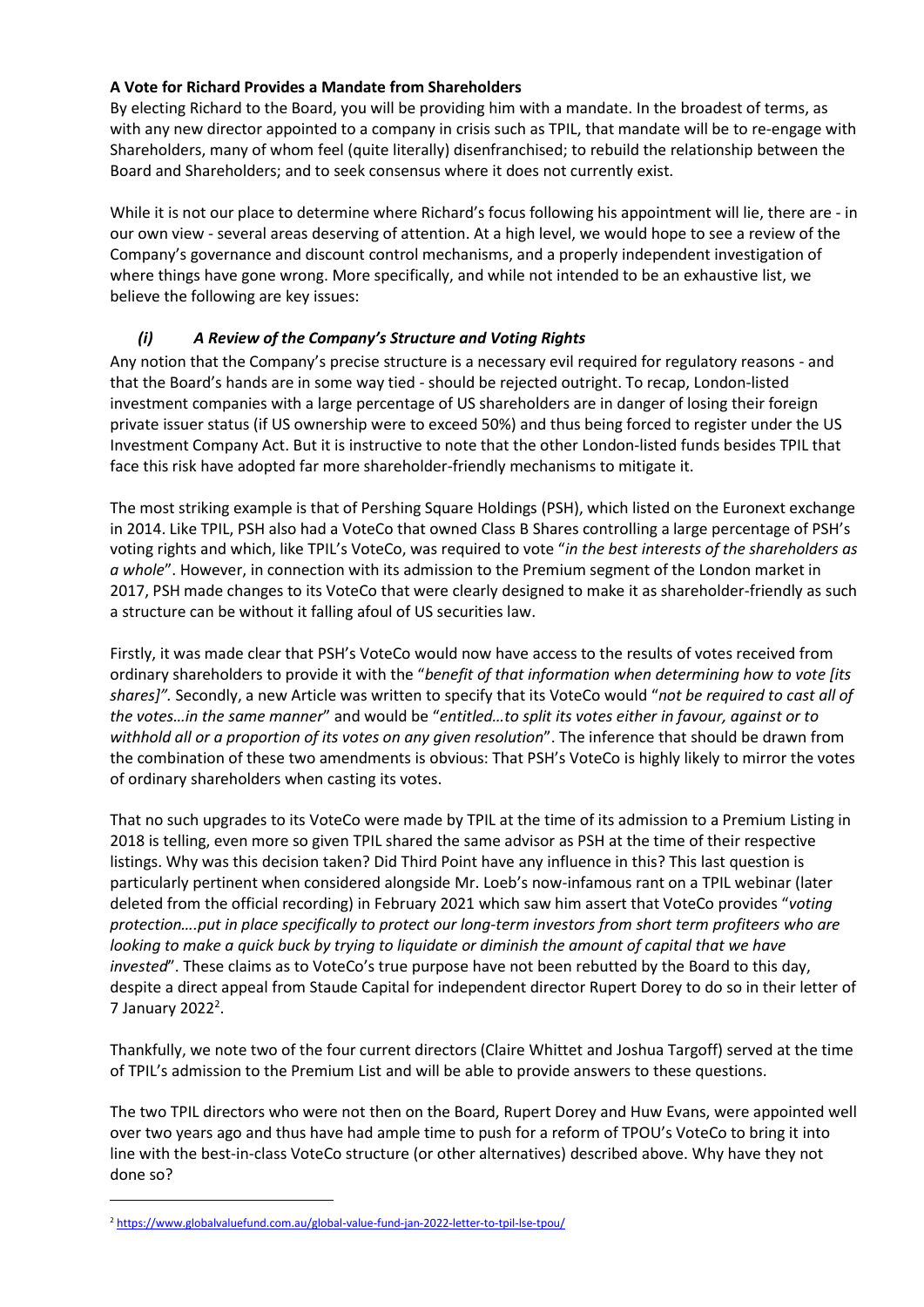# *(ii) A Review of TPIL's Discount Control Mechanisms and Investigation into the Strategic Review*

We know Shareholders harbour grave concerns as to the integrity of the Strategic Review that began in Q4- 2020 and culminated in an underwhelming set of discount control measures, noting again that the consultant hired to lead the process was introduced by Third Point to the Board and that our extensive discussions with other Shareholders show that the measures announced did not accurately reflect the feedback received. What was the role of the Manager in this process?

With the support of and working with Shareholders, Richard would be well placed - if he so chose - to review TPIL's approach to discount control in light of the Company's persistently excessive discount to NAV.

## *(iii) A Review of Board Communications Policy*

As we explained earlier, the statement announcing the EGM results issued on 1 December 2021<sup>3</sup> was misleading and evasive. But not content with this, the Board's 23 December 2021 statement<sup>4</sup> alleging socalled "*personal threats*" against the Chairman saw them double down on their strategy of gaslighting the Company's own Shareholders as to the results of the recent vote. While observing that Staude Capital's subsequent letter<sup>5</sup> robustly debunked the claims of "*personal threats*", we also note that the opening line of the Board's statement again claimed that Shareholders "*rejected*" our resolution to remove Joshua Targoff with no acknowledgement of the role played by VoteCo, and that the statement from Mr. Loeb at the end also boasted that Shareholders had "*reject[ed]*" our motion.

In addition, anyone reading that "*the Board….promptly arranged an in-person meeting with a representative of AVI and separately with representatives of Staude Capital*" is likely to infer that the Board were pro-active in initiating contact when, in reality, the meetings were organised following approaches from the shareholders in question. While a relatively minor point, this is yet again indicative of the Board's mendacious approach to communications.

**This is not normal behaviour from a publicly listed company, nor should it in any way be accepted**. Who is writing these statements? What role does the Manager play in crafting them? To what extent are PR companies being used? And how can supposedly independent directors be happy with these disingenuous announcements going out in their name?

## **Stand Aside, VoteCo**

Having voted against the wishes of a majority of Shareholders once, we expect the Directors of VoteCo are feeling somewhat embarrassed and keen to avoid a recurrence. Thankfully, VoteCo's own constitution provides a solution. VoteCo's stated objective is "t*o exercise the voting rights attached to the B Shares in the best interest of Ordinary Shareholders as a whole, including by not exercising such voting rights if not to do so is in the best interest of the Ordinary Shareholders as a whole* [our emphasis]". Furthermore, given the resolution to appoint Richard Boléat potentially comes with a mandate from Shareholders to investigate and possibly reform the VoteCo structure itself, it would clearly be wholly inappropriate for the VoteCo directors to vote the Class B Shares on this occasion.

We intend to write privately to the Directors of VoteCo to make these points in more detail.

### **Stand Aside, Mr. Loeb**

Similarly, we hope Mr. Loeb recognises the conflict of interests inherent in him voting his 17% stake on our resolution to appoint Richard as a director and decides to do the right thing and recuse himself.

<sup>3</sup> <https://www.investegate.co.uk/third-point-investors-ltd--tpou-/prn/results-of-egm/20211201153749PAFCE/>

<sup>4</sup><https://www.investegate.co.uk/third-point-investors-ltd--tpou-/prn/statement-from-third-point-investors-limited/20211223070100PE451/>

<sup>5</sup> <https://www.globalvaluefund.com.au/global-value-fund-jan-2022-letter-to-tpil-lse-tpou/>